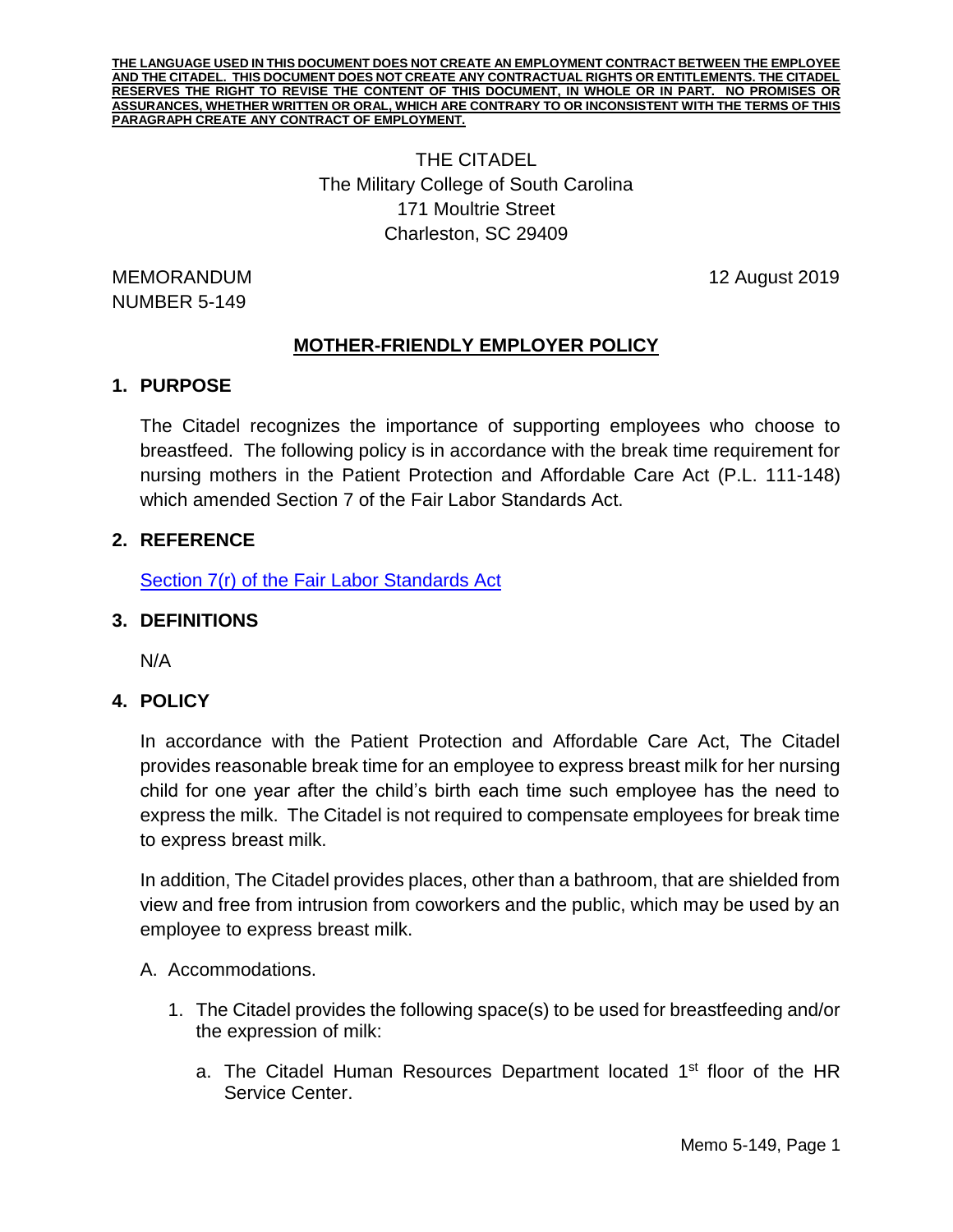**THE LANGUAGE USED IN THIS DOCUMENT DOES NOT CREATE AN EMPLOYMENT CONTRACT BETWEEN THE EMPLOYEE AND THE CITADEL. THIS DOCUMENT DOES NOT CREATE ANY CONTRACTUAL RIGHTS OR ENTITLEMENTS. THE CITADEL RESERVES THE RIGHT TO REVISE THE CONTENT OF THIS DOCUMENT, IN WHOLE OR IN PART. NO PROMISES OR ASSURANCES, WHETHER WRITTEN OR ORAL, WHICH ARE CONTRARY TO OR INCONSISTENT WITH THE TERMS OF THIS PARAGRAPH CREATE ANY CONTRACT OF EMPLOYMENT.**

- b. The Citadel Daniel Library located on the  $3<sup>rd</sup>$  floor in the multi-purpose room (lounge).
- 2. Keys to the rooms are available at the front desks of both The Citadel Human Resources Department and the Daniel Library.
- 3. The rooms may be locked from the inside to ensure privacy. When a designated lactation room is not available for use, temporary "in-use" signage may be provided to the employee mother for vacant rooms that are not in usage. These alternate rooms will meet the requirements of the Act (i.e. they will not be a bathroom, and they will be shielded from view and free from intrusion).
- 4. When travelling on official business, The Citadel provides full-time employees the ability to ship their breastmilk as needed for free. More information on this service can be found at [www.milkstork.com/citadel.](http://www.milkstork.com/citadel)
- B. Flexible Break Times.
	- 1. Nursing employees should discuss with their supervisors and, Human Resources, if needed, what they expect they will need in terms of frequency, duration, and timing of breaks to express milk. The Citadel should attempt to provide reasonable break time to accommodate their needs. The goal of discussing the nursing employees' needs with their supervisors and Human Resources, if needed, is to develop shared expectations and understanding of what will constitute a reasonable break time and how to incorporate the breaks into the work day for each individual employee based on her individual needs.
	- 2. Employees should immediately contact Human Resources if their immediate supervisor does not allow reasonable breaks or if their department does not make arrangements for reasonable breaks in accordance with this policy.
- C. Procedures.
	- 1. Nursing employees should contact their supervisor and Human Resources, if needed, to request reasonable breaks to express breastmilk to make arrangements for reasonable breaks in accordance with this policy.
	- 2. Supervisors who receive a lactation accommodation request should make reasonable efforts to provide appropriate break time based on the individual employee's needs.

If nursing employees and/or their supervisors have questions regarding this policy or providing reasonable break periods in accordance with this policy, they should contact Human Resources.